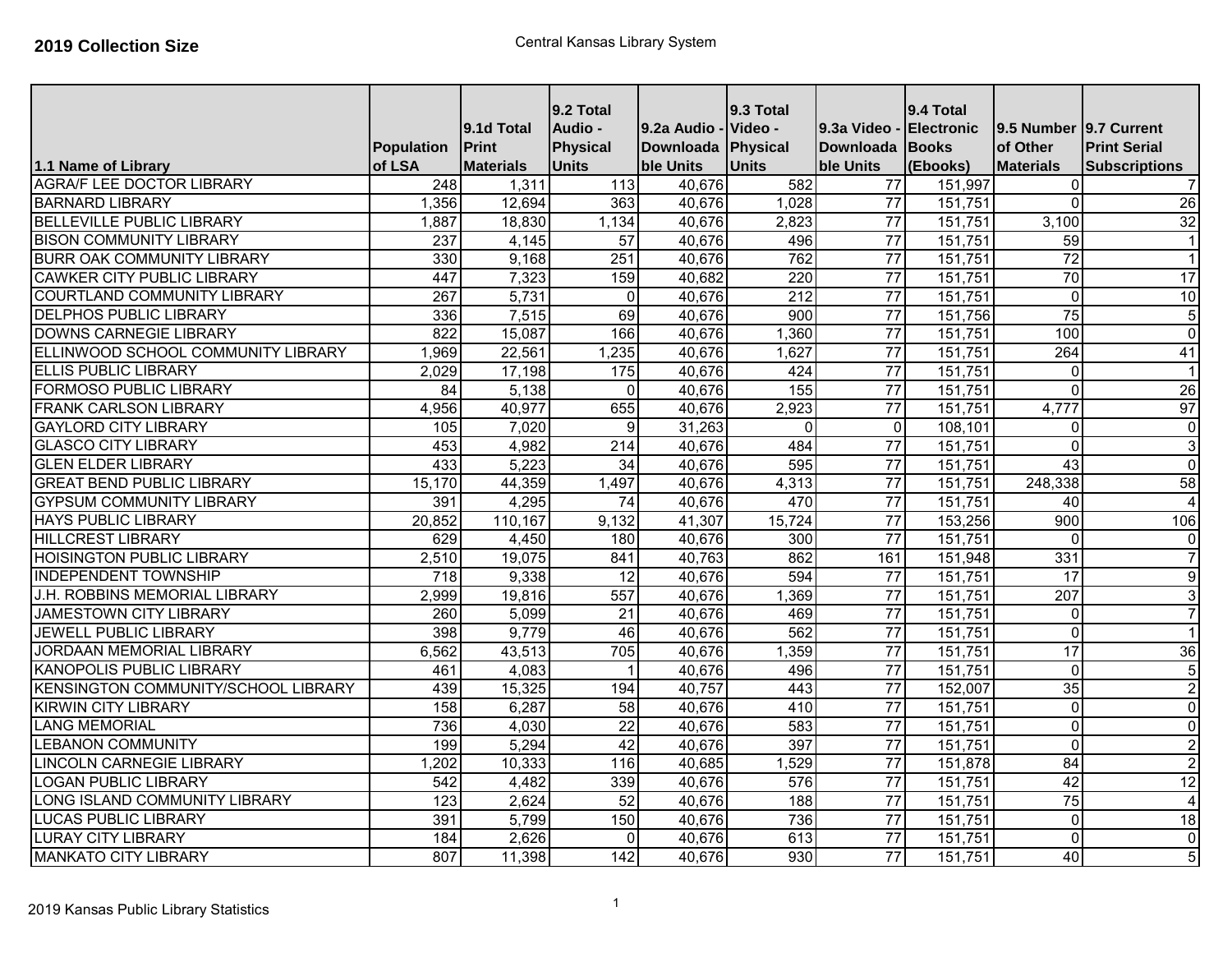| <b>MCCRACKEN PUBLIC LIBRARY</b>     | 249I   | 10,821  | 85     | 40,676  | 200    | 77     | 151,751 |      | 30  |
|-------------------------------------|--------|---------|--------|---------|--------|--------|---------|------|-----|
| IMINNEAPOLIS PUBLIC                 | ,933   | 21,378  | 140    | 40,676  | 1,901  | 77     | 151,751 | 62   | 23  |
| IOSBORNE PUBLIC LIBRARY             | ,291   | 15,657  | 530    | 40,676  | 1,128  | 77     | 151,751 | 311  | 25  |
| IOTIS COMMUNITY LIBRARY             | 265    | 5,553   | 129    | 40,676  | 1,079  | 77     | 151,751 | 66   |     |
| <b>PALCO PUBLIC LIBRARY</b>         | 274    | 2,499   | 192    | 40,676  | 163    | 77     | 151,751 | 30   | 21  |
| <b>PHILLIPSBURG CITY LIBRARY</b>    | 2,486  | 18,419  | 541    | 40,676  | 2,713  | 77     | 151,751 | 772  | 38  |
| IPLAINVILLE MEMORIAL LIBRARY        | ,837   | 15,140  | 224    | 40,676  | 681    | 77     | 151,751 |      | 21  |
| <b>IPORT LIBRARY</b>                | 3,726  | 24,472  | 768    | 40,676  | 3,782  | 77     | 151,751 | 542  | 52  |
| <b>RAE HOBSON MEMORIAL LIBRARY</b>  | 108    | 3,535   | 102    | 40,676  | 529    | 77     | 151,751 | 101  |     |
| <b>RANDALL PUBLIC LIBRARY</b>       | 62     | 4,000   | 6      | 40,676  | 50     | 77     | 151,751 |      |     |
| <b>RANDOLPH-DECKER PUB. LIB.</b>    | 652    | 8,324   | 86     | 40,676  | 1,023  | 77     | 151,751 | 15   |     |
| <b>RUSSELL PUBLIC LIBRARY</b>       | 4,463  | 19,033  | 881    | 40,676  | 1,027  | 77     | 151,751 | ,280 | 30  |
| <b>SALINA PUBLIC LIBRARY</b>        | 46,716 | 212,160 | 20,119 | 120,502 | 27,493 | 13,835 | 492,092 | ,401 | 224 |
| ISCANDIA CITY LIBRARY               | 345    | 12,316  | 353    | 40,676  | 753    | 77     | 151,751 | 20   | 15  |
| <b>SMITH CENTER PUBLIC LIBRARY</b>  | ,581   | 13,588  | 210    | 40,676  | 352    | 77     | 151,751 | 399  | 47  |
| <b>STOCKTON</b>                     | ,280   | 13,909  | 252    | 40,676  | 885    | 77     | 151,751 | 182  | 32  |
| <b>SUNSHINE CITY LIBRARY</b>        | 123    | 4,491   | 150    | 40,676  | 50     | 77     | 151.751 | 90   | 10  |
| <b>ISYLVAN GROVE PUBLIC LIBRARY</b> | 272    | 7,206   | 45     | 40,676  | 1,254  | 77     | 151,751 | 45   | 15  |

2

## **2019 Collection Size** Central Kansas Library System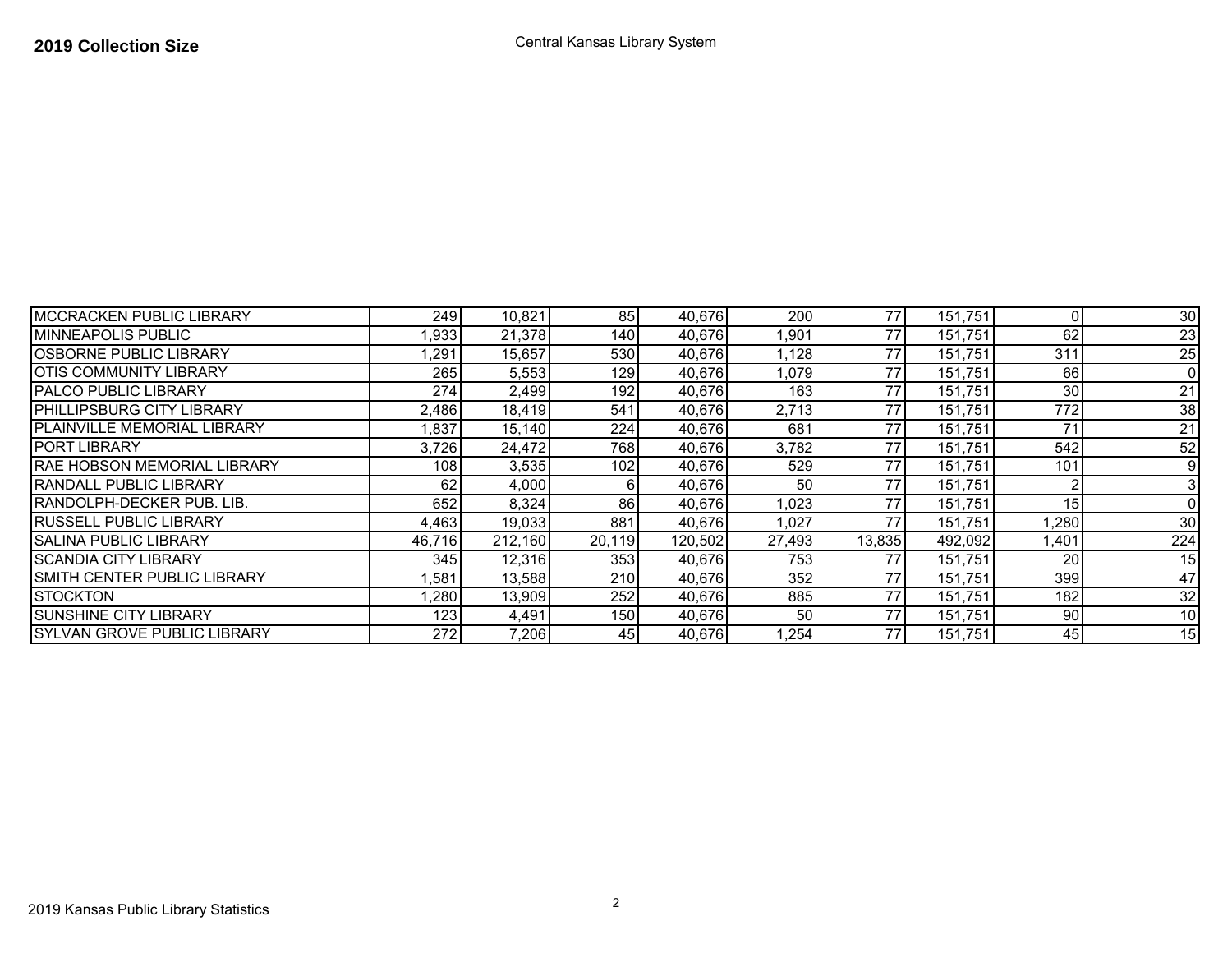|                                        |                  |                  | 9.2 Total       |                    | 9.3 Total       |                 | 9.4 Total         |                        |                         |
|----------------------------------------|------------------|------------------|-----------------|--------------------|-----------------|-----------------|-------------------|------------------------|-------------------------|
|                                        |                  | 9.1d Total       | Audio -         | 9.2a Audio -       | Video -         | 9.3a Video      | <b>Electronic</b> | 9.5 Number 9.7 Current |                         |
|                                        | Population       | <b>Print</b>     | Physical        | Downloada Physical |                 | Downloada Books |                   | of Other               | <b>Print Serial</b>     |
| 1.1 Name of Library                    | of LSA           | <b>Materials</b> | <b>Units</b>    | ble Units          | <b>Units</b>    | ble Units       | (Ebooks)          | <b>Materials</b>       | <b>Subscriptions</b>    |
| <b>AMERICUS TOWNSHIP LIBRARY</b>       | 1,777            | 18,503           | 26              | 31,263             | 762             | $\overline{0}$  | 108,101           | $\Omega$               | 22                      |
| <b>AXTELL PUBLIC LIBRARY</b>           | 401              | 6,244            | 40              | 31,263             | 301             | $\overline{0}$  | 108,101           | $\mathbf{0}$           | $\overline{\mathbf{e}}$ |
| <b>BEATTIE PUBLIC LIBRARY</b>          | 189              | 9,242            | $\overline{30}$ | 31,263             | $\overline{91}$ | $\overline{0}$  | 108,101           | $\Omega$               | $\overline{2}$          |
| <b>BLUE RAPIDS PUBLIC LIBRARY</b>      | 963              | 6,918            | 10              | 31,263             | $\mathbf{0}$    | $\Omega$        | 108,101           | 52                     | 21                      |
| <b>BURNS PUBLIC LIBRARY</b>            | 208              | 7,675            | 143             | 31,263             | 1,150           | $\Omega$        | 108,101           | 183                    | $\overline{\mathbf{0}}$ |
| <b>CHAPMAN PUBLIC LIBRARY</b>          | 1,357            | 12,249           | 82              | 31,263             | 793             |                 | 108,101           | $\Omega$               | 39                      |
| <b>CLAY CENTER CARNEGIE LIBRARY</b>    | 3,989            | 35,096           | 433             | 40,676             | 1,369           | 77              | 151,751           | 3,323                  | 65                      |
| <b>CLIFTON PUBLIC LIBRARY</b>          | 515              | 3,777            | $\Omega$        | 40,676             | 140             | 77              | 151,751           | $\Omega$               | $\overline{\mathbf{0}}$ |
| <b>BURNLEY MEMORIAL/Falls Township</b> | 1,066            | 10,691           | 46              | 31,263             | 105             |                 | 108,101           | $\mathbf{0}$           | $\overline{1}$          |
| <b>COUNCIL GROVE PUBLIC LIBRARY</b>    | 2,079            | 18,827           | 795             | 31,263             | 2,570           |                 | 108,101           | $\Omega$               | 16                      |
| DOROTHY BRAMLAGE PUBLIC LIBRARY        | 32,594           | 59,406           | 2,225           | 40,685             | 4,827           | $\overline{77}$ | 151,811           | $\Omega$               | 100                     |
| <b>DWIGHT PUBLIC LIBRARY</b>           | $\overline{255}$ | 2,493            | 40              | 31,263             | 382             | $\overline{0}$  | 108,101           | $\Omega$               | $\overline{6}$          |
| ELM CREEK TOWNSHIP LIBRARY             | 284              | 5,658            | 3               | 31,263             | 405             | $\overline{0}$  | 108,101           | $\overline{11}$        | $\overline{0}$          |
| <b>EMPORIA PUBLIC LIBRARY</b>          | 29,552           | 60,897           | 2,124           | 40,676             | 5,829           | $\overline{77}$ | 151,751           | 165                    | 94                      |
| <b>ENTERPRISE PUBLIC LIBRARY</b>       | 794              | 15,935           | 0               | 31,263             | 443             |                 | 108,101           | $\Omega$               | $\overline{\mathsf{c}}$ |
| <b>FLORENCE PUBLIC LIBRARY</b>         | 438              | 3,691            | 40              | 31,263             | 687             |                 | 108,101           | $\Omega$               | 23                      |
| <b>FRANKFORT CITY LIBRARY</b>          | 695              | 15,956           | 590             | 40,676             | 780             | 77              | 151,751           | 52                     | $\overline{22}$         |
| <b>GOESSEL PUBLIC LIBRARY</b>          | 501              | 8,665            | 112             | 31,263             | 704             | $\overline{0}$  | 108,101           | 46                     | $\overline{8}$          |
| <b>HANOVER PUBLIC</b>                  | 651              | 15,648           | $\Omega$        | 40,676             | 748             | $\overline{77}$ | 151,751           | $\Omega$               | 37                      |
| HARTFORD/ELMENDARO TOWNSHIP            | 929              | 1,664            | 65              | 31,263             | 725             | $\overline{0}$  | 108,101           | 45                     | $\overline{7}$          |
| <b>HERINGTON PUBLIC LIBRARY</b>        | 2,304            | 7,987            | 156             | 40,676             | 1,437           | $\overline{77}$ | 151,751           | $\Omega$               | 13                      |
| <b>HILLSBORO PUBLIC LIBRARY</b>        | 2,834            | 31,809           | 835             | 40,676             | 1,749           | $\overline{77}$ | 151,751           | $\Omega$               | 32                      |
| <b>HOPE COMMUNITY LIBRARY</b>          | 334              | 2,674            | 0               | 31,263             | 252             | $\overline{0}$  | 108,101           | $\Omega$               | $\overline{\mathsf{c}}$ |
| LEONARDVILLE CITY LIBRARY              | 436              | 3,568            | $\overline{11}$ | 31,263             | 284             | $\overline{0}$  | 108,101           | $\mathbf{0}$           | $\vert$ 1               |
| <b>LYON COUNTY LIBRARY DIST. #1</b>    | 1,148            | 9,479            | 174             | 31,263             | 498             | $\overline{0}$  | 108,101           | 236                    | $\vert$                 |
| <b>MANHATTAN PUBLIC LIBRARY</b>        | 54,959           | 106,361          | 7,865           | 41,422             | 11,582          | $\overline{77}$ | 153,912           | 3,454                  | 209                     |
| <b>MARION CITY LIBRARY</b>             | 1,787            | 29,397           | 819             | 40,676             | 2,046           | 77              | 151,751           | 325                    | 47                      |
| <b>MARYSVILLE PUBLIC LIBRARY</b>       | 3,268            | 19,936           | 1,079           | 40,676             | 1,769           | 77              | 151,751           | 831                    | 74                      |
| PEABODY TOWNSHIP LIBRARY               | 1,297            | 7,398            | $\Omega$        | 31,263             | 480             | $\overline{0}$  | 108,101           | 332                    | 14                      |
| POTTAWATOMIE WABAUNSEE REGIONAL LIBRA  | 26,409           | 120,537          | 4,648           | 40,676             | 5,517           | $\overline{77}$ | 151,751           | 12,799                 | 76                      |
| <b>RILEY CITY LIBRARY</b>              | 954              | 3,583            | 103             | 31,263             | 441             | $\overline{0}$  | 108,101           | $\Omega$               | $\overline{1}$          |
| <b>SOLOMON PUBLIC LIBRARY</b>          | 1,015            | 14,541           | $\Omega$        | 31,263             | 505             | $\Omega$        | 108,101           | $\Omega$               | $\overline{0}$          |
| <b>VERMILLION PUBLIC LIBRARY</b>       | 102              | 4,965            | 92              | 31,263             | 802             | $\overline{0}$  | 108,101           | $\overline{12}$        | $\overline{2}$          |
| <b>WAKEFIELD PUBLIC LIBRARY</b>        | 932              | 9,919            | $\overline{30}$ | 31,263             | 150             | $\overline{0}$  | 108,101           | $\Omega$               | 65                      |
| <b>WAMEGO PUBLIC LIBRARY</b>           | 4,762            | 17,599           | 1,058           | 40,676             | 2,503           | $\overline{77}$ | 151,779           | 201                    | 30                      |
| <b>WASHINGTON PUBLIC LIBRARY</b>       | 1,062            | 18,723           | 129             | 40,676             | 103             | $\overline{77}$ | 151,751           | 0                      | $\overline{7}$          |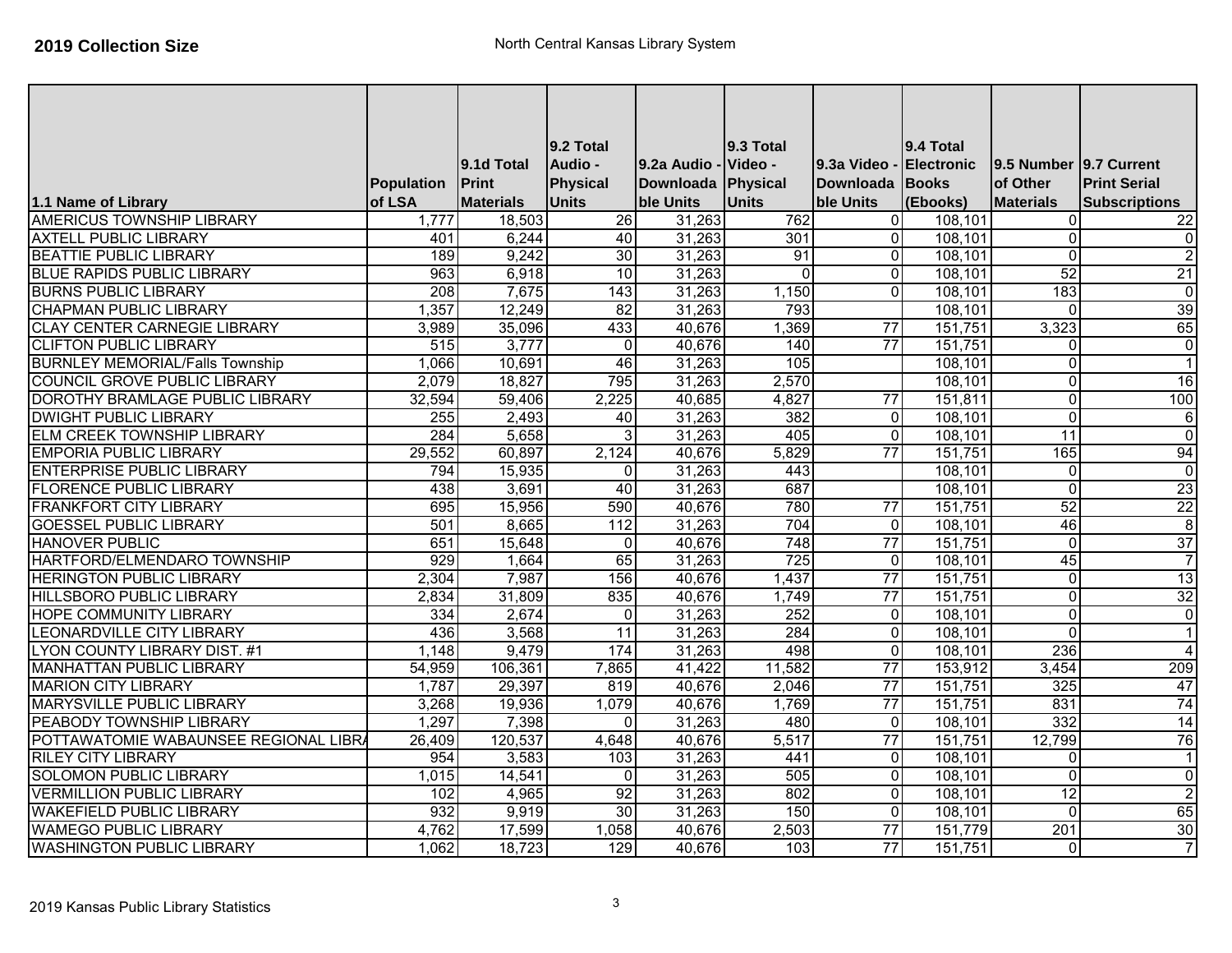| LIBRARY<br><b>WATERVILLE</b><br>$\sim$<br>$\sim$<br>- PI<br>-10 L<br>ັບ   | 6391 | .224       | 1501 | 40.676       | $\sim$<br>.6151 | $\rightarrow$ $\rightarrow$ $\rightarrow$<br>$\overline{\phantom{a}}$<br>- 151<br>701 |            |
|---------------------------------------------------------------------------|------|------------|------|--------------|-----------------|---------------------------------------------------------------------------------------|------------|
| <b>LIC LIBRARY</b><br><b>WHITI</b><br><b>PUBL</b><br>$\sim$ . $\sim$<br>◡ | 569  | ,220<br>10 | o    | . 263 .<br>. | ΩI              | 108.<br>.101                                                                          | ົາດ.<br>JU |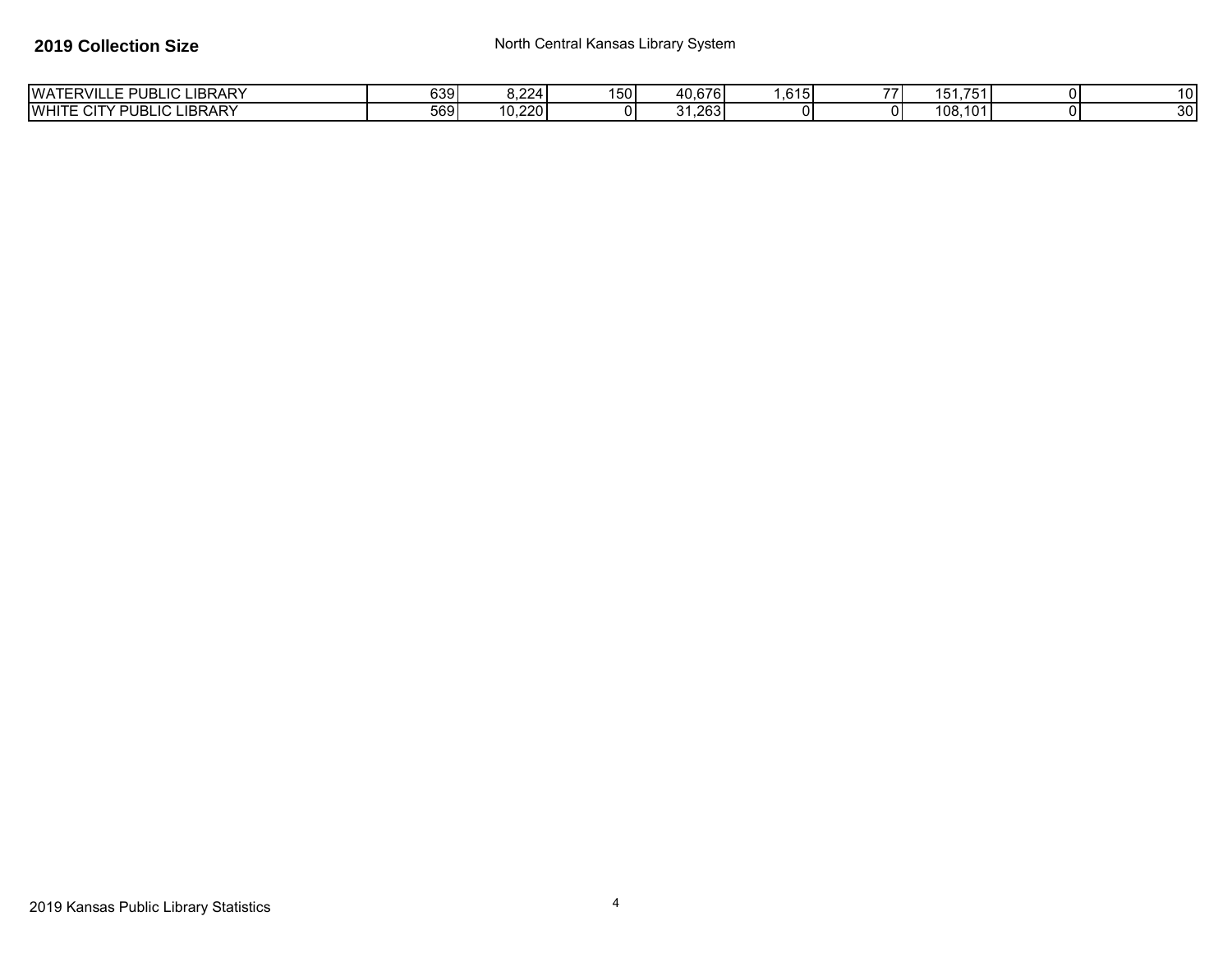|                                           |                   |                  | 9.2 Total       |                    | 9.3 Total    |                  | 9.4 Total         |                        |                         |
|-------------------------------------------|-------------------|------------------|-----------------|--------------------|--------------|------------------|-------------------|------------------------|-------------------------|
|                                           |                   | 9.1d Total       | Audio -         | 9.2a Audio -       | Video -      | 9.3a Video       | <b>Electronic</b> | 9.5 Number 9.7 Current |                         |
|                                           | <b>Population</b> | Print            | <b>Physical</b> | Downloada Physical |              | Downloada Books  |                   | of Other               | <b>Print Serial</b>     |
| 1.1 Name of Library                       | of LSA            | <b>Materials</b> | <b>Units</b>    | ble Units          | <b>Units</b> | ble Units        | (Ebooks)          | <b>Materials</b>       | <b>Subscriptions</b>    |
| <b>BALDWIN CITY LIBRARY</b>               | 4,691             | 21,710           | 1,020           | 31,263             | 2,445        | $\overline{0}$   | 108,101           | 889                    | 33                      |
| <b>BARNES READING ROOM</b>                | 492               | 10,109           | 115             | 31,263             | 926          | $\overline{0}$   | 108,101           | 5                      | $\overline{0}$          |
| BASEHOR COMMUNITY LIBRARY, DIST #2, LV. O | 11,265            | 54,115           | 2,394           | 40,676             | 8,070        | $\overline{77}$  | 151,751           | 1,501                  | 73                      |
| <b>BECK-BOOKMAN LIBRARY</b>               | 3,248             | 23,581           | 689             | 31,263             | 2,211        | $\Omega$         | 108,101           | 822                    | 41                      |
| <b>BERN COMMUNITY LIBRARY</b>             | 373               | 9,840            | 507             | 31,263             | 1,228        |                  | 108,101           | 301                    | 10                      |
| <b>BONNER SPRINGS CITY LIBRARY</b>        | 7,804             | 45,786           | 2,371           | 40,676             | 4,759        | $\overline{77}$  | 151,751           | 3,452                  | 105                     |
| <b>BURLINGAME COMMUNITY LIBRARY</b>       | 890               | 10,562           | 603             | 31,263             | 2,449        | $\overline{0}$   | 108,101           | 216                    | $\mathbf{3}$            |
| <b>CARBONDALE CITY LIBRARY</b>            | 1,377             | 7,854            | 143             | 31,263             | 1,555        |                  | 108,101           | $\overline{13}$        | $\overline{0}$          |
| CENTRALIA COMMUNITY LIBRARY               | 517               | 7,242            | 314             | 31,263             | 829          | $\Omega$         | 108,101           | 90                     | G)                      |
| <b>CORNING CITY LIBRARY</b>               | 163               | 4,732            | $\overline{48}$ | 31,263             | 403          | $\Omega$         | 108,101           | 5                      | $\overline{2}$          |
| <b>DELAWARE TOWNSHIP LIBRARY</b>          | 1,886             | 9,245            | 118             | 31,263             | 1,570        | $\Omega$         | 108,101           | 65                     | 13                      |
| EFFINGHAM COMMUNITY LIBRARY               | 521               | 7,957            | $\overline{21}$ | 31,263             | 770          |                  | 108,101           | 105                    | $\mathbf{1}$            |
| <b>EUDORA PUBLIC LIBRARY</b>              | 7,755             | 13,452           | 506             | 40,676             | 2,057        | $\overline{77}$  | 151,751           | 160                    | $\sigma$                |
| <b>HIAWATHA/MORRILL PUBLIC LIBRARY</b>    | 3,134             | 28,364           | 679             | 41,192             | 1,588        | $\overline{310}$ | 152,062           | 1,054                  | 72                      |
| <b>HORTON PUBLIC LIBRARY</b>              | 1,688             | 11,619           | 183             | 31,263             | 1,640        |                  | 108,101           | 549                    | 32                      |
| <b>JOHNSON COUNTY LIBRARY</b>             | 450,146           | 846,306          | 88,042          | 60,139             | 136,652      |                  | 183,849           | 5,230                  | 1,078                   |
| KANSAS CITY, KANSAS PUBLIC LIBRARY        | 157,520           | 376,530          | 40,652          | 66,293             | 89,770       | 11,582           | 182,505           | 113                    | 539                     |
| <b>LANSING COMMUNITY LIBRARY</b>          | 11,964            | 16,947           | 583             | 40,676             | 3,511        | 77               | 151,751           | 706                    | 28                      |
| <b>LAWRENCE PUBLIC LIBRARY</b>            | 97,286            | 145,813          | 17,960          | 66,149             | 21,513       | 9,750            | 132,185           | 1,751                  | 189                     |
| LEAVENWORTH PUBLIC LIBRARY                | 36,062            | 74,760           | 3,155           | 40,676             | 9,235        | 77               | 151,751           | 4,920                  | 35                      |
| LIBRARY DISTRICT #1, DONIPHAN COUNTY      | 7,139             | 20,117           | 1,360           | 40,676             | 5,317        | $\overline{77}$  | 151,751           | 968                    | 40                      |
| <b>LIBRARY DISTRICT #1, MIAMI COUNTY</b>  | 9,107             | 17,673           | 1,683           | 31,403             | 3,667        | $\Omega$         | 109,176           | 256                    | 76                      |
| LINWOOD COMMUNITY LIBRARY DISTRICT #1     | 4,325             | 9,811            | 516             | 40,676             | 2,936        | $\overline{77}$  | 151,787           | 228                    | 26                      |
| <b>LYNDON CARNEGIE LIBRARY</b>            | 1,497             | 11,693           | 472             | 31,263             | 2,494        |                  | 108,101           | 326                    | 5                       |
| <b>MARY COTTON PUBLIC LIBRARY</b>         | 2,564             | 28,450           | 1,316           | 40,676             | 2,345        | $\overline{77}$  | 151,751           | 808                    | $\overline{10}$         |
| <b>MCLOUTH PUBLIC LIBRARY</b>             | 844               | 3,322            | 18              | 31,263             | 529          | $\overline{0}$   | 108,101           | 81                     | $\overline{4}$          |
| MERIDEN-OZAWKIE PUBLIC LIBRARY            | 4,502             | 13,032           | 608             | 40,676             | 2,763        | $\overline{77}$  | 151,751           | 127                    | g                       |
| NORTONVILLE PUBLIC LIBRARY                | 905               | 15,091           | 283             | 31,263             | 4,671        | $\Omega$         | 108,101           | 1,533                  | 37                      |
| <b>OLATHE PUBLIC LIBRARY</b>              | 139,605           | 152,707          | 11,990          | 37,965             | 34,644       |                  | 125,538           | 8,001                  | 259                     |
| <b>OSAGE CITY PUBLIC LIBRARY</b>          | 2,821             | 18,280           | 1,614           | 31,263             | 3,005        |                  | 108,101           | 1,277                  | 26                      |
| <b>OSAWATOMIE PUBLIC LIBRARY</b>          | 4,266             | 19,353           | 541             | 31,263             | 2,582        | $\overline{0}$   | 108,101           | 73                     | $\overline{0}$          |
| <b>OSKALOOSA PUBLIC LIBRARY</b>           | 2,136             | 8,757            | 413             | 31,263             | 714          | 127              | 108,228           | 219                    | 14                      |
| <b>OTTAWA LIBRARY</b>                     | 12,267            | 56,960           | 2,318           | 31,263             | 5,480        | $\overline{0}$   | 108,101           | 3,142                  | 103                     |
| <b>OVERBROOK PUBLIC LIBRARY</b>           | 1,022             | 14,829           | 805             | 31,263             | 4,666        |                  | 108,101           | 708                    | 6                       |
| <b>PAOLA FREE LIBRARY</b>                 | 5,670             | 27,865           | 1,277           | 31,263             | 1,828        | $\Omega$         | 108,101           | 1,484                  | 48                      |
| POMONA COMMUNITY LIBRARY                  | 821               | 6,950            | $\overline{4}$  | 31,263             | 1,549        | $\overline{0}$   | 108,101           | $\overline{31}$        | $\overline{\mathsf{o}}$ |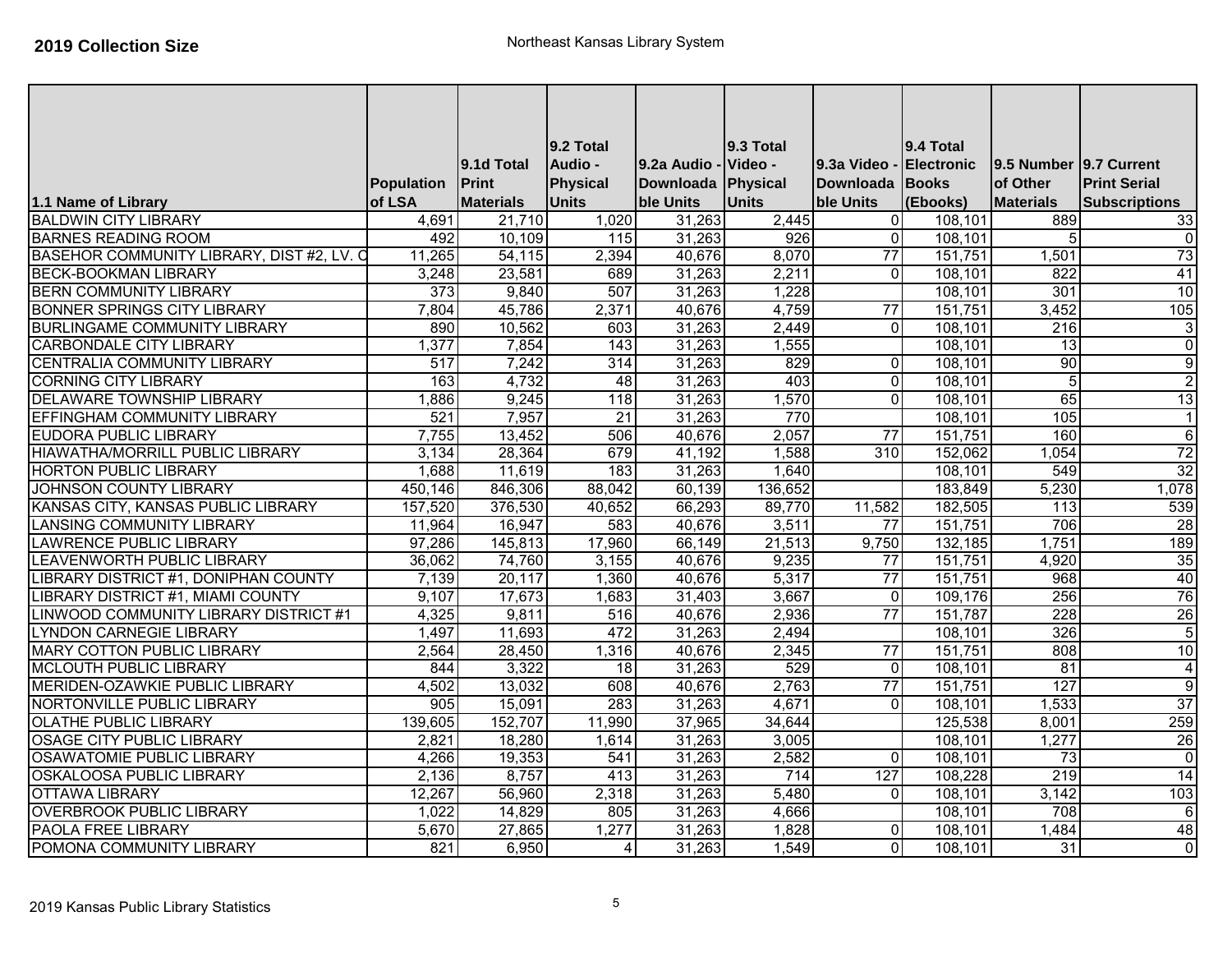| <b>IRICHMOND PUBLIC LIBRARY</b>               | 458     | 5,801   | 25I              | 31,263 | ,621   |     | 108,101 | 102  |     |
|-----------------------------------------------|---------|---------|------------------|--------|--------|-----|---------|------|-----|
| <b>ROSSVILLE COMMUNITY LIBRARY</b>            | ,896    | 11,137  | 4281             | 31,263 | 3,687  |     | 108.101 | 52   |     |
| <b>ISENECA FREE LIBRARY</b>                   | 2,052   | 19,046  | .683             | 40,676 | 3,756  | 77  | 151.751 |      | 29  |
| <b>ISILVER LAKE LIBRARY</b>                   | 2.014   | 8.630   | 165              | 31,263 | .277   |     | 108.101 | 618  | 13  |
| <b>TONGANOXIE PUBLIC LIBRARY</b>              | 5.524   | 23.177  | .353             | 40,676 | 3.215  | 77. | 151.751 | .740 | 100 |
| <b>TOPEKA AND SHAWNEE COUNTY PUBLIC LIBRA</b> | 173,589 | 203,451 | 21.064           | 46.197 | 62.372 |     | 176.245 | .137 | 527 |
| <b>IWELLSVILLE CITY LIBRARY</b>               | ,801    | 18,824  | 3301             | 31.696 | 3.181  | 184 | 108.213 | 296  | 25  |
| <b>IWETMORE PUBLIC LIBRARY</b>                | 362     | 8,578   | 177 <sup>1</sup> | 31,263 | ,278   |     | 108,101 | 264  |     |
| <b>WILLIAMSBURG COMMUNITY LIBRARY</b>         | 397     | 14.379  | 69I              | 31.263 | .775   |     | 108.101 | 196  |     |
| <b>WINCHESTER PUBLIC LIBRARY</b>              | .143    | 13,399  | 1231             | 31,263 | 1,030  |     | 108.101 | 191  | 12  |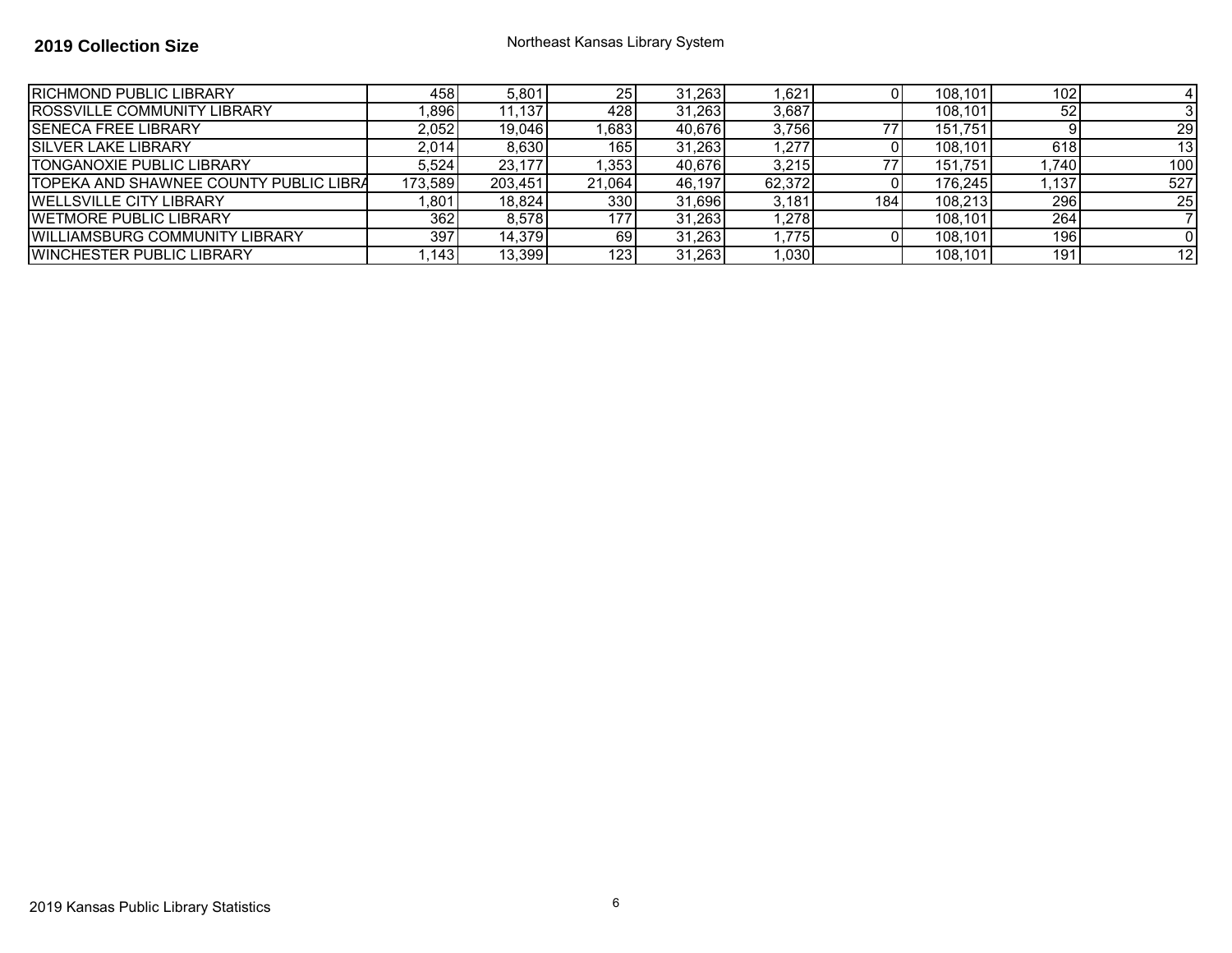|                                       |                  |                  | $ 9.2 \text{ Total} $ |                      | 9.3 Total    |                         | l9.4 Total |                        |                      |
|---------------------------------------|------------------|------------------|-----------------------|----------------------|--------------|-------------------------|------------|------------------------|----------------------|
|                                       |                  | 9.1d Total       | <b>Audio -</b>        | 9.2a Audio - Video - |              | 9.3a Video - Electronic |            | 9.5 Number 9.7 Current |                      |
|                                       | Population       | <b>Print</b>     | Physical              | Downloada   Physical |              | Downloada Books         |            | of Other               | <b>Print Serial</b>  |
| 1.1 Name of Library                   | of LSA           | <b>Materials</b> | <b>Units</b>          | ble Units            | <b>Units</b> | ble Units               | (Ebooks)   | <b>Materials</b>       | <b>Subscriptions</b> |
| <b>ATWOOD PUBLIC LIBRARY</b>          | 2,508            | 16,113           | 267                   | 40,676               | 850          | 77                      | 151,751    | 110                    | 35                   |
| <b>BIRD CITY PUBLIC LIBRARY</b>       | 434              | 10,806           | 198                   | 40,676               | 1,216        | 77                      | 151.751    | 20                     | $\overline{0}$       |
| <b>COLBY/PIONEER MEMORIAL LIBRARY</b> | 5,317            | 40,783           | 2,222                 | 40,676               | 2,115        | 77                      | 151,751    | 1,169                  | 98                   |
| <b>GOODLAND PUBLIC LIBRARY</b>        | 4,386            | 36,227           | ,562                  | 40,676               | 1,550        | 77                      | 151,751    | 189                    | 97                   |
| <b>GOVE CITY LIBRARY</b>              | 70               | 7,685            | 245                   | 31,263               | 1,400        | $\overline{0}$          | 108,101    |                        |                      |
| <b>GRAINFIELD CITY LIBRARY</b>        | $\overline{245}$ | 4,203            | 44                    | 40,676               | 99           | 77                      | 151,751    |                        | 13                   |
| <b>GRINNELL/MOORE FAMILY LIBRARY</b>  | 231              | 6,465            | 0                     | 31,263               | $\Omega$     | $\overline{0}$          | 108,101    |                        | $\overline{0}$       |
| <b>JAY JOHNSON PUBLIC LIBRARY</b>     | 1,021            | 14,777           | 576                   | 40,676               | 1,282        | 77                      | 151,751    | 182                    | 41                   |
| <b>JENNINGS CITY LIBRARY</b>          | 92               | 2,947            | 153                   | 40,676               | 45           | $\overline{77}$         | 151.751    |                        | $\overline{0}$       |
| LENORA PUBLIC LIBRARY                 | 235              | 5,086            | 112                   | 40,676               | 207          | 77                      | 151,751    |                        | $\mathbf{2}$         |
| <b>NORCATUR PUBLIC LIBRARY</b>        | 146              | 2,323            | 125                   | 40,676               | 870          | 77                      | 151,751    | 1,000                  | $\overline{0}$       |
| <b>NORTON PUBLIC LIBRARY</b>          | 2,768            | 55,933           | ,555                  | 40,676               | ,622         | 77                      | 151,751    | 336                    | 72                   |
| OAKLEY PUBLIC LIBRARY                 | 2,108            | 13,811           | 554                   | 40,676               | 735          | $\overline{77}$         | 151,753    | 302                    | 17                   |
| OBERLIN CITY LIBRARY                  | 1,725            | 15,103           | 588                   | 40,676               | 1,938        | 77                      | 151,751    | 45                     | 26                   |
| <b>SELDEN PUBLIC LIBRARY</b>          | 213              | 2,692            | 40                    | 40,676               | 105          | 77                      | 151,751    |                        | $\overline{0}$       |
| <b>SHARON SPRINGS PUBLIC LIBRARY</b>  | 752              | 8,498            | 121                   | 40,676               |              | $\overline{77}$         | 151,751    | $\overline{73}$        | 15                   |
| <b>SHERIDAN COUNTY PUBLIC LIBRARY</b> | 2,533            | 23,250           | 602                   | 40,676               | 1,575        | $\overline{77}$         | 151,751    | 286                    | $\frac{1}{8}$        |
| <b>ST. FRANCIS PUBLIC LIBRARY</b>     | 1,294            | 13,819           | 243                   | 40,676               | 580          | $\overline{77}$         | 151,751    |                        | $\overline{0}$       |
| <b>WAKEENEY PUBLIC LIBRARY</b>        | 1,738            | 18,912           | 444                   | 40,676               | ,312         | 77                      | 151,751    | 31                     | 20                   |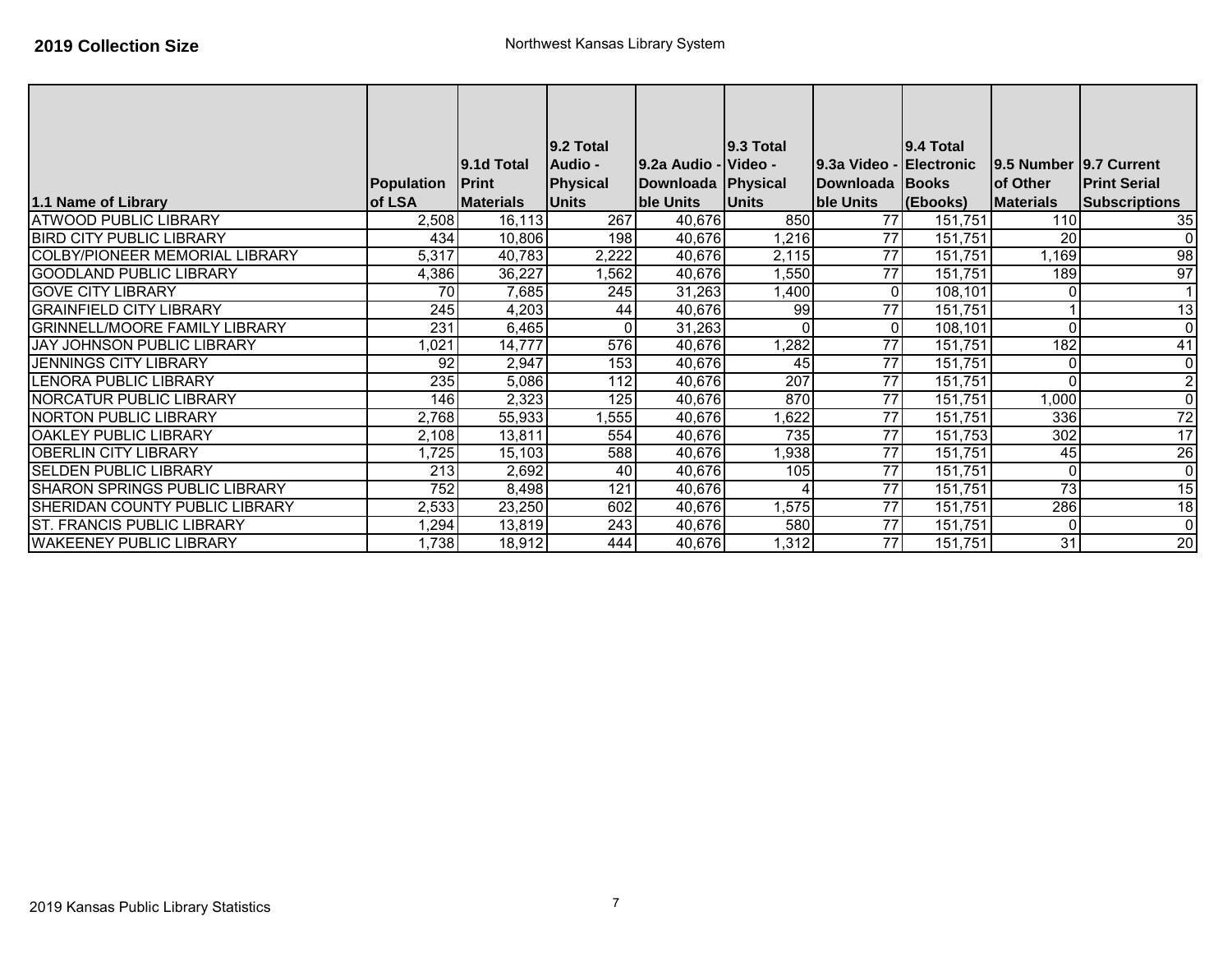|                                          |            |                  | <b>9.2 Total</b> |              | 9.3 Total    |                  | 9.4 Total  |                         |                      |
|------------------------------------------|------------|------------------|------------------|--------------|--------------|------------------|------------|-------------------------|----------------------|
|                                          |            | 9.1d Total       | Audio -          | 9.2a Audio - | Video -      | 9.3a Video -     | Electronic | 9.5 Number 9.7 Current  |                      |
|                                          | Population | <b>Print</b>     | Physical         | Downloada    | Physical     | <b>Downloada</b> | Books      | of Other                | <b>Print Serial</b>  |
| 1.1 Name of Library                      | of LSA     | <b>Materials</b> | <b>Units</b>     | ble Units    | <b>Units</b> | ble Units        | (Ebooks)   | <b>Materials</b>        | <b>Subscriptions</b> |
| <b>ANDOVER PUBLIC LIBRARY</b>            | 13,278     | 40,022           | 3,454            | 40,745       | 4,921        | 79               | 151,922    | 496                     | 31                   |
| <b>ANTHONY PUBLIC LIBRARY</b>            | 2,099      | 32,507           | 916              | 31,263       | 971          | $\overline{0}$   | 108,101    | 285                     | $\mathbf 0$          |
| ARKANSAS CITY PUBLIC LIBRARY             | 11,793     | 35,547           | 1,020            | 40,738       | 2,518        | 103              | 152,363    | $\overline{84}$         | 158                  |
| <b>ARLINGTON CITY LIBRARY</b>            | 451        | 8,477            | 0                | 31,263       | $\mathbf{0}$ |                  | 108,101    | $\mathbf 0$             | $\mathbf 0$          |
| <b>ATTICA CITY LIBRARY</b>               | 563        | 12,660           | 120              | 31,263       | 650          | $\overline{0}$   | 108,101    | $\overline{0}$          | $\overline{8}$       |
| <b>AUGUSTA PUBLIC LIBRARY</b>            | 9,342      | 31,088           | 1,208            | 40,686       | 4,270        | $\overline{77}$  | 151,805    | 49                      | 45                   |
| <b>BELLE PLAINE PUBLIC LIBRARY</b>       | 1,568      | 6,205            | 37               | 31,263       | 664          | $\overline{0}$   | 108,101    | $\mathbf 0$             | 11                   |
| <b>BRADFORD MEMORIAL LIBRARY</b>         | 12,993     | 46,548           | 2,729            | 40,676       | 4,533        | $\overline{77}$  | 151,751    | 400                     | 56                   |
| <b>BUHLER PUBLIC LIBRARY</b>             | 1,286      | 13,212           | 113              | 31,263       | 1,569        | $\overline{0}$   | 108,101    | $\mathbf 0$             | 41                   |
| <b>CALDWELL PUBLIC LIBRARY</b>           | 998        | 9,842            | 102              | 31,263       | 555          | $\Omega$         | 108,101    | $\mathbf 0$             | 18                   |
| <b>CANTON TOWNSHIP</b>                   | 932        | 4,636            | 30               | 31,263       | 168          | $\overline{0}$   | 108,101    | 10                      | $\overline{0}$       |
| <b>CHENEY PUBLIC LIBRARY</b>             | 2,761      | 17,120           | 116              | 31,263       | 946          | $\overline{0}$   | 108,101    | $\mathbf{0}$            | $\overline{9}$       |
| <b>CLEARWATER PUBLIC LIBRARY</b>         | 2,543      | 16,184           | 740              | 41,426       | 1,969        | 2,046            | 151,983    | 104                     | $\overline{1}$       |
| <b>COLWICH COMMUNITY LIBRARY</b>         | 2,370      | 16,401           | 63               | 31,263       | 962          | $\overline{0}$   | 108,101    | 954                     | 48                   |
| <b>CONWAY SPRINGS CITY LIBRARY</b>       | 1,217      | 11,184           | 44               | 31,263       | $\Omega$     | $\overline{0}$   | 108,101    | $\mathbf{0}$            | $\overline{0}$       |
| <b>CUNNINGHAM PUBLIC LIBRARY</b>         | 448        | 6,760            | 29               | 31,263       | 411          | $\overline{0}$   | 108,101    | $\overline{0}$          | 16                   |
| <b>DERBY PUBLIC LIBRARY</b>              | 24,721     | 96,346           | 13,889           | 75,381       | 17,279       | $\overline{77}$  | 151,755    | 10                      | 68                   |
| <b>DIXON TOWNSHIP LIBRARY</b>            | 616        | 18,305           | 18               | 31,263       | 549          | $\overline{0}$   | 108,101    | 18                      | $\overline{8}$       |
| <b>DOUGLASS PUBLIC LIBRARY</b>           | 2,463      | 23,063           | 328              | 40,676       | 1,302        | $\overline{77}$  | 151,751    | 43                      | 19                   |
| <b>FARMER TOWNSHIP/CPMS LIBRARY</b>      | 359        | 11,742           |                  | 31,263       |              |                  | 108,101    |                         |                      |
| <b>GARDEN PLAIN COMMUNITY LIBRARY</b>    | 900        | 5,712            | 83               | 31,263       | 95           | $\Omega$         | 108,101    | $\mathbf{0}$            | $\overline{1}$       |
| <b>GENESEO PUBLIC LIBRARY</b>            | 257        | 2,651            | $\overline{0}$   | 31,263       | 52           |                  | 108,101    | $\mathbf{0}$            | $\overline{0}$       |
| <b>GODDARD PUBLIC LIBRARY</b>            | 4,724      | 22,894           | 541              | 40,676       | 1,360        | $\overline{77}$  | 151,751    | 9                       | 31                   |
| <b>HALSTEAD PUBLIC LIBRARY</b>           | 2,025      | 18,628           | 233              | 40,676       | 858          | $\overline{77}$  | 151,751    | $\overline{\mathsf{o}}$ | $\overline{27}$      |
| <b>HARDTNER PUBLIC LIBRARY</b>           | 158        | 12,639           | 336              | 31,414       | 6,049        | 9                | 108,414    | $\overline{20}$         | 20                   |
| <b>HARPER PUBLIC LIBRARY</b>             | 1,333      | 6,555            | 191              | 31,263       | 802          | $\overline{0}$   | 108,101    | 50                      | 17                   |
| <b>HAVEN PUBLIC LIBRARY</b>              | 1,196      | 15,794           | 142              | 31,263       | 926          | $\overline{0}$   | 108,101    | 35                      | 45                   |
| HAYSVILLE COMMUNITY LIBRARY              | 11,264     | 62,598           | 1,719            | 31,263       | 2,457        | $\overline{0}$   | 108,101    | 12,923                  | 108                  |
| <b>HESSTON PUBLIC LIBRARY</b>            | 3,734      | 38,325           | 1,288            | 40,676       | 2,673        | $\overline{77}$  | 151,751    | 284                     | 71                   |
| <b>HUTCHINSON PUBLIC LIBRARY</b>         | 40,623     | 257,479          | 7,223            | 37,448       | 9,397        | $\overline{0}$   | 110,443    | 16,665                  | 290                  |
| <b>IDA LONG GOODMAN MEMORIAL LIBRARY</b> | 1,188      | 37,245           | 472              | 40,685       | 1,256        | $\overline{77}$  | 151,785    | 1,562                   | 54                   |
| <b>INMAN PUBLIC LIBRARY</b>              | 1,333      | 16,195           | $\overline{27}$  | 31,263       | 1,521        | $\overline{0}$   | 108,101    | $\mathbf 0$             | $\overline{0}$       |
| <b>KINGMAN CARNEGIE LIBRARY</b>          | 2,906      | 28,611           | 397              | 40,676       | 3,818        | $\overline{77}$  | 151,751    | $\mathbf 0$             | 25                   |
| <b>KIOWA PUBLIC LIBRARY</b>              | 941        | 16,771           | 132              | 31,263       | 245          | $\Omega$         | 108,101    | $\mathbf{0}$            | 10                   |
| <b>LEON PUBLIC LIBRARY</b>               | 730        | 7,597            | $\Omega$         | 31,263       | 33           | $\overline{0}$   | 108,101    | $\overline{0}$          | $\overline{0}$       |
| <b>LINCOLN LIBRARY</b>                   | 1,854      | 15,803           | 587              | 40,685       | 2,017        | $\overline{77}$  | 151,878    | $\Omega$                | 26                   |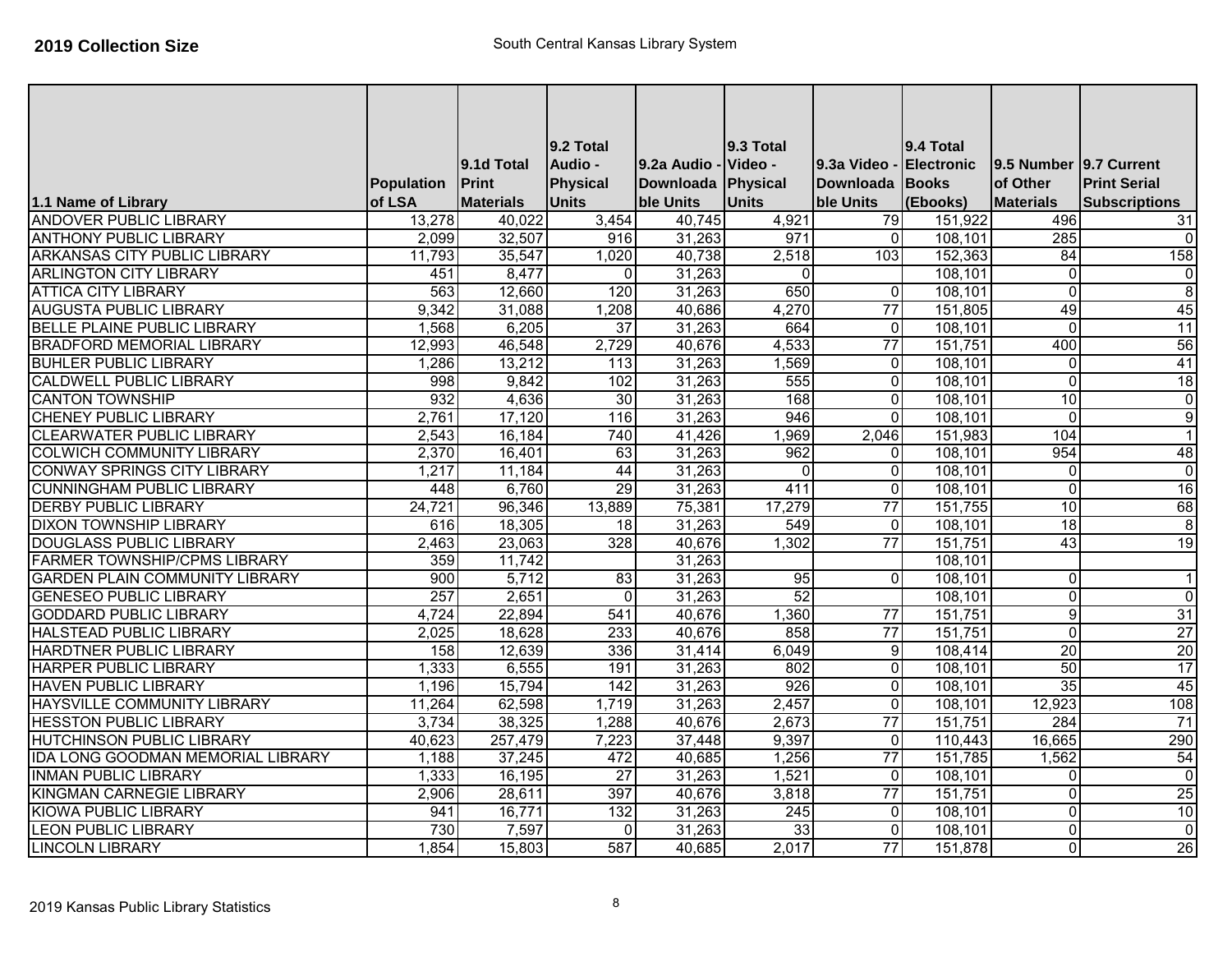| <b>LINDSBORG COMMUNITY LIBRARY</b>  | 3,288            | 14,936  | 489                 | 40,676 | 1,323            | 77              | 151,751  | 96              | 4               |
|-------------------------------------|------------------|---------|---------------------|--------|------------------|-----------------|----------|-----------------|-----------------|
| LITTLE RIVER COMMUNITY LIBRARY      | 706              | 13,818  |                     | 31,263 |                  |                 | 108,101  |                 |                 |
| <b>LYONS PUBLIC LIBRARY</b>         | 3,511            | 25,351  | $\overline{722}$    | 31,263 | 927              | $\overline{0}$  | 108,101  |                 | 53              |
| <b>MACKSVILLE CITY LIBRARY</b>      | 532              | 9,025   | 76                  | 31,263 | 65               | $\Omega$        | 108,101  | $\Omega$        | $\overline{22}$ |
| <b>IMARQUETTE COMMUNITY LIBRARY</b> | 756              | 7,622   | $\Omega$            | 31,263 | 388              | $\Omega$        | 108,101  | 20              | 10              |
| <b>MCPHERSON PUBLIC LIBRARY</b>     | 13,077           | 81,386  | 3,614               | 31,263 | 3,334            | $\Omega$        | 108,101  | 178             | 147             |
| MOUNDRIDGE PUBLIC LIBRARY           | 1.864            | 18,474  | 283                 | 40,676 | 1,263            | $\overline{77}$ | 151,751  | 58              | 56              |
| MT. HOPE PUBLIC LIBRARY             | 1,028            | 14,247  | 463                 | 31,263 | 1,846            | $\overline{0}$  | 108,101  | $\Omega$        | 32              |
| <b>IMULVANE PUBLIC LIBRARY</b>      | 6,416            | 24,048  | 610                 | 41,117 | 3,766            | 77              | 152,094  | 61              | 53              |
| <b>NEWTON PUBLIC LIBRARY</b>        | 18,746           | 83,563  | 3,994               | 40,676 | 8,062            | $\overline{77}$ | 151,751  | $\mathbf{0}$    | 105             |
| <b>NICKERSON PUBLIC LIBRARY</b>     | 1,007            | 7,450   | 153                 | 31,263 | 884              | $\Omega$        | 108,101  | $\Omega$        | $\overline{0}$  |
| NORA E. LARABEE MEMORIAL LIBRARY    | 956              | 9,218   | $\Omega$            | 31,263 | $\Omega$         | $\Omega$        | 108,101  | $\Omega$        | $\overline{0}$  |
| <b>NORWICH PUBLIC</b>               | 450              | 5,284   | 16                  | 40,676 | 76               | 77              | 151,751  | $\Omega$        | 14              |
| <b>OXFORD PUBLIC LIBRARY</b>        | 1,005            | 10,957  | 62                  | 31,263 | $\overline{747}$ | $\overline{0}$  | 108,101  | $\Omega$        | $\overline{5}$  |
| <b>PARK CITY PUBLIC LIBRARY</b>     | 7,730            | 28,620  | 515                 | 40,676 | 2,496            | $\overline{77}$ | 151,751  | $\Omega$        | $\overline{27}$ |
| <b>PARTRIDGE PUBLIC LIBRARY</b>     | $\overline{242}$ | 7,213   | 438                 | 31,263 | 1,046            | $\overline{0}$  | 108,101  | 25              | 21              |
| POTWIN PUBLIC LIBRARY               | 640              | 4,810   | 74                  | 31,263 | 1,607            | $\Omega$        | 108,101  | $\Omega$        | $\overline{0}$  |
| <b>PRATT PUBLIC LIBRARY</b>         | 9,378            | 18,255  | 984                 | 40,676 | 3,124            | 77              | 151,751  | 75              | 42              |
| PRETTY PRAIRIE PUBLIC LIBRARY       | 653              | 14,776  | 41                  | 40,676 | 2,301            | 77              | 151,751  | $\Omega$        | 28              |
| <b>ROSE HILL PUBLIC LIBRARY</b>     | 3,965            | 11,324  | 309                 | 31,263 | 954              | $\Omega$        | 108,101  | $\overline{25}$ | $\overline{5}$  |
| <b>RUTH DOLE MEMORIAL LIBRARY</b>   | 856              | 7,079   | 366                 | 31,263 | 941              |                 | 108,101  | 38              | $\overline{2}$  |
| <b>SEDGWICK/LILLIAN TEAR</b>        | 1,641            | 9,942   | 48                  | 31,263 | $\overline{712}$ | $\Omega$        | 108, 101 | $\Omega$        | 18              |
| SOUTH HAVEN TOWNSHIP LIBRARY        | 476              | 5,982   | 15                  | 31,263 | 246              | $\overline{0}$  | 108,101  | $\mathbf{0}$    | 10              |
| STERLING FREE PUBLIC LIBRARY        | 2,210            | 27,207  | 124                 | 41,813 | 3,341            | $\overline{77}$ | 151,751  | 45              | 38              |
| <b>SYLVIA PUBLIC LIBRARY</b>        | 206              | 4,157   | 35                  | 31,263 | 189              | $\Omega$        | 108,101  | 10              | $\overline{4}$  |
| <b>TOWANDA PUBLIC LIBRARY</b>       | 1,460            | 13,802  | 125                 | 31,263 | 2,407            |                 | 108,101  | $\Omega$        | $\mathbf 1$     |
| <b>TURON COMMUNITY LIBRARY</b>      | 372              | 7,755   | 51                  | 31,263 | 162              | $\Omega$        | 108,101  | 10              | 0               |
| <b>VALLEY CENTER PUBLIC LIBRARY</b> | 7,313            | 40,166  | 2,696               | 40,676 | 1,863            | 77              | 151,751  | 111             | 49              |
| <b>VIOLA TOWNSHIP</b>               | 487              | 3,978   | $6 \mid$            | 31,263 | $\overline{88}$  | $\overline{0}$  | 108,101  | 497             | 20              |
| <b>WALTON COMMUNITY LIBRARY</b>     | 231              | 3,135   | $\overline{24}$     | 31,263 | 869              | $\Omega$        | 108,101  | $\Omega$        | $\overline{0}$  |
| <b>WELLINGTON PUBLIC</b>            | 7,748            | 32,887  | 821                 | 40,676 | 840              | 77              | 151,751  | 299             | 53              |
| <b>WHITEWATER MEMORIAL LIBRARY</b>  | 723              | 10,764  | 729                 | 31,263 | 2,260            | $\Omega$        | 108,101  | 322             | 36              |
| <b>WICHITA PUBLIC LIBRARY</b>       | 389,255          | 489,288 | $\overline{27,349}$ | 31,263 | 45,129           | $\Omega$        | 128,313  | 115,263         | 550             |
| <b>WINFIELD PUBLIC LIBRARY</b>      | 12,057           | 59,160  | 1,420               | 40,676 | 5,090            | $\overline{77}$ | 151,768  | $\overline{57}$ | 84              |
| <b>ZENDA PUBLIC LIBRARY</b>         | 151              | 5,416   | 5 <sub>l</sub>      | 31,263 | 889              |                 | 108,101  | $\Omega$        | 15              |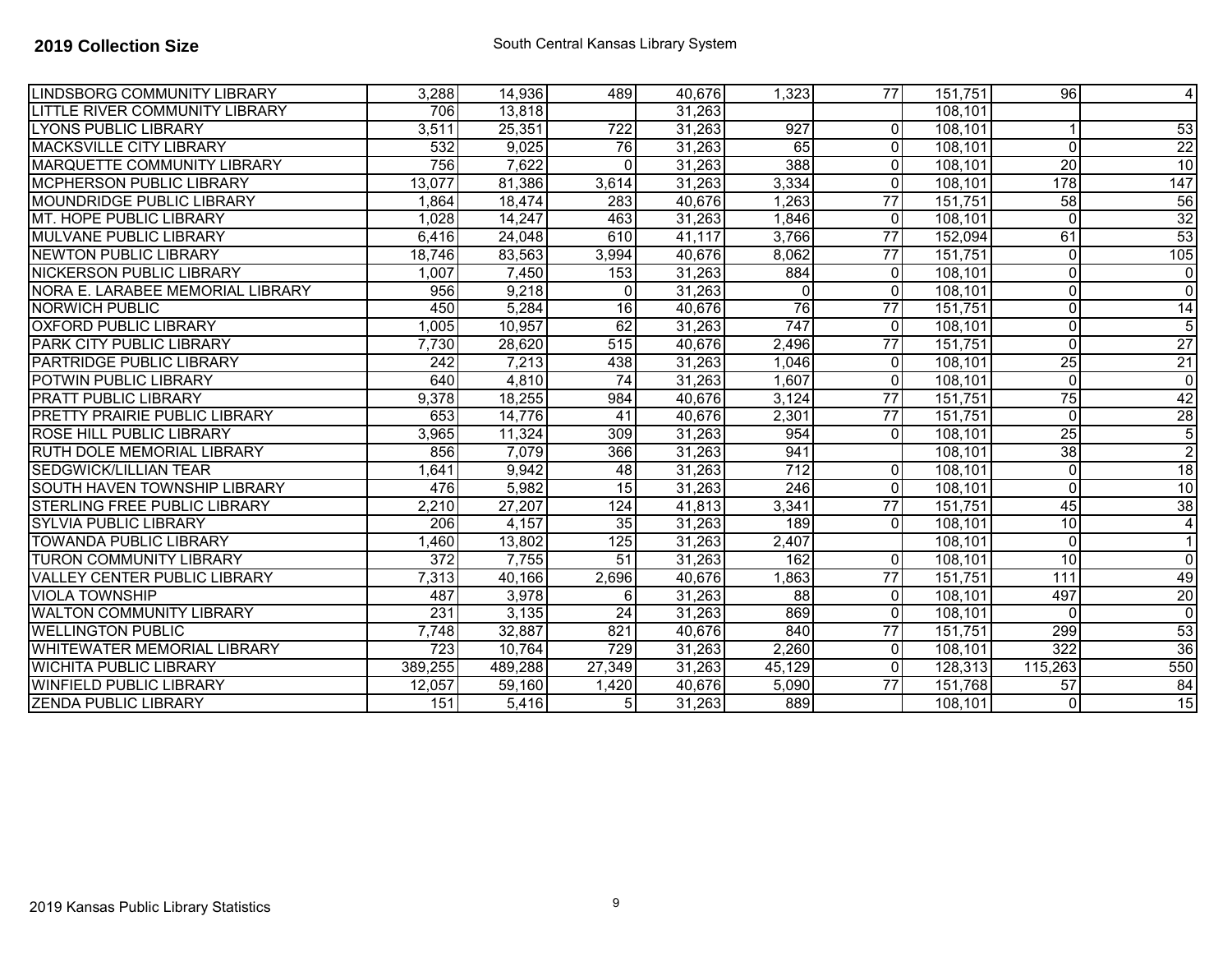|                                        |                  | 9.1d Total       | <b>9.2 Total</b><br>Audio - | 9.2a Audio - Video - | 9.3 Total       | 9.3a Video      | 9.4 Total<br><b>Electronic</b> | 9.5 Number 9.7 Current |                         |
|----------------------------------------|------------------|------------------|-----------------------------|----------------------|-----------------|-----------------|--------------------------------|------------------------|-------------------------|
|                                        | Population       | <b>Print</b>     | Physical                    | Downloada Physical   |                 | Downloada Books |                                | of Other               | <b>Print Serial</b>     |
| 1.1 Name of Library                    | of LSA           | <b>Materials</b> | <b>Units</b>                | ble Units            | <b>Units</b>    | ble Units       | (Ebooks)                       | <b>Materials</b>       | <b>Subscriptions</b>    |
| <b>ALTOONA PUBLIC LIBRARY</b>          | 380              | 3,823            | $\Omega$                    | 31,263               | 568             | $\overline{0}$  | 108,101                        | $\Omega$               | 0                       |
| <b>ARMA CITY LIBRARY</b>               | 1,434            | 9,078            | 118                         | 31,263               | 1,578           | $\overline{0}$  | 108,101                        | $\mathbf{0}$           | 21                      |
| <b>BRONSON PUBLIC LIBRARY</b>          | 12,935           | 6,354            | $\overline{38}$             | 31,263               | 759             | $\Omega$        | 108,101                        | $\overline{24}$        | $\overline{0}$          |
| <b>CANEY CITY LIBRARY</b>              | 1,991            | 13,052           | 348                         | 31,263               | 1,994           | $\overline{0}$  | 108,101                        | 101                    | $\vert$ 1               |
| CEDAR VALE MEMORIAL LIBRARY            | 517              | 5,385            | 48                          | 31,263               | 3,259           | $\overline{0}$  | 108,101                        | $\mathbf{0}$           | 3                       |
| <b>CHANUTE PUBLIC LIBRARY</b>          | 9,018            | 65,273           | 3,991                       | 31,263               | 6,233           |                 | 108,101                        | 93                     | 78                      |
| <b>CHERRYVALE PUBLIC LIBRARY</b>       | 2,152            | 10,301           | 68                          | 31,263               | 1,134           | $\Omega$        | 108,101                        | $\overline{4}$         | $\overline{\mathbf{c}}$ |
| <b>CHETOPA CITY LIBRARY</b>            | 1,035            | 7,116            | $\Omega$                    | 31,263               | 152             | $\Omega$        | 108,101                        | $\Omega$               | 25                      |
| <b>COFFEY COUNTY LIBRARY</b>           | 8,233            | 86,217           | 3,959                       | 43,116               | 12,573          | 200             | 153,143                        | 1,644                  | 130                     |
| COFFEYVILLE PUBLIC LIBRARY             | 9,366            | 52,937           | 1,544                       | 31,263               | 1,401           | $\Omega$        | 108,101                        | 4,694                  | 44                      |
| <b>COLONY CITY LIBRARY</b>             | 410              | 4,775            | $\overline{37}$             | 31,263               | 897             | $\overline{0}$  | 108,101                        | $\Omega$               | $\overline{0}$          |
| <b>COLUMBUS PUBLIC LIBRARY</b>         | 3,070            | 18,896           | 976                         | 31,263               | 1,015           | $\Omega$        | 108,101                        | 5                      | 29                      |
| <b>EDNA PUBLIC LIBRARY</b>             | 410              | 4,711            | 227                         | 31,263               | 298             | $\overline{0}$  | 108,101                        | 8                      | $\overline{5}$          |
| <b>ERIE CITY PUBLIC LIBRARY</b>        | 1,085            | 12,360           | $\overline{226}$            | 31,263               | 455             | $\Omega$        | 108,101                        | 192                    | $\overline{\mathbf{0}}$ |
| <b>EUREKA PUBLIC LIBRARY</b>           | 2,373            | 22,478           | 561                         | 277,542              | 1,973           | 16,034          | 459,524                        | 1,492                  | 39                      |
| <b>FALL RIVER PUBLIC LIBRARY</b>       | 148              | 2,495            | 8                           | 31,263               | 194             |                 | 108,101                        | $\overline{28}$        | $\overline{0}$          |
| FORT SCOTT PUBLIC LIBRARY              | 7,765            | 25,603           | 709                         | 40,676               | 818             | $\overline{77}$ | 151,751                        | $\Omega$               | 43                      |
| <b>FREDONIA PUBLIC LIBRARY</b>         | 2,264            | 24,932           | 226                         | 40,676               | 1,780           | 77              | 151,751                        | 2,256                  | 16                      |
| <b>GALENA PUBLIC LIBRARY</b>           | 2,875            | 29,253           | 917                         | 31,263               | $\overline{38}$ | $\overline{0}$  | 108,101                        | $\Omega$               | 33                      |
| <b>GARNETT PUBLIC LIBRARY</b>          | 3,262            | 30,812           | 900                         | 40,676               | 1,594           | $\overline{77}$ | 151,751                        | $\overline{72}$        | $\overline{22}$         |
| <b>GIRARD PUBLIC LIBRARY</b>           | 2,702            | 38,868           | 3,090                       | 31,263               | 6,187           | $\Omega$        | 108,101                        | 6,258                  | 54                      |
| <b>GRAVES MEMORIAL PUBLIC LIBRARY</b>  | 883              | 7,550            | 124                         | 31,263               | 601             | $\overline{0}$  | 108,101                        | $\Omega$               | 14                      |
| <b>GRENOLA PUBLIC LIBRARY</b>          | 187              | 4,543            | 124                         | 31,263               | 300             |                 | 108,101                        | $\Omega$               | $\overline{\mathsf{c}}$ |
| <b>HAMILTON CITY LIBRARY</b>           | 243              | 7,432            | $\Omega$                    | 31,263               | 980             | $\Omega$        | 108,101                        | $\mathbf{0}$           | $\overline{0}$          |
| <b>HEPLER CITY LIBRARY</b>             | $\overline{133}$ | 3,797            | $\overline{96}$             | 31,263               | 247             |                 | 108,101                        | $\overline{21}$        | $\overline{0}$          |
| <b>HOWARD CITY LIBRARY</b>             | 602              | 8,586            | 46                          | 31,263               | 562             |                 | 108,101                        | $\Omega$               | $\overline{0}$          |
| <b>HUMBOLDT PUBLIC LIBRARY</b>         | 1,789            | 20,666           | 377                         | 31,263               | 1,998           | $\overline{0}$  | 108,101                        | $\Omega$               | 29                      |
| <b>INDEPENDENCE PUBLIC LIBRARY</b>     | 12,362           | 43,360           | 1,279                       | 41,118               | 5,243           | $\overline{77}$ | 151,751                        | 50                     | 32                      |
| <b>IOLA PUBLIC LIBRARY</b>             | 5,312            | 30,951           | 2,324                       | 31,263               | 2,251           |                 | 108,101                        | 619                    | 61                      |
| <b>JOHNSTON PUBLIC LIBRARY</b>         | 3,944            | 15,321           | 231                         | 31,263               | 397             | $\Omega$        | 108,101                        | $\mathbf{0}$           | 31                      |
| <b>KINCAID COMMUNITY LIBRARY</b>       | 387              | 2,461            | 10                          | 31,263               | 648             | $\Omega$        | 108,101                        | $\overline{A}$         | $\overline{\mathbf{c}}$ |
| LIBRARY DISTRICT #2, LINN COUNTY       | 2,567            | 33,504           | 962                         | 1,382,483            | 2,832           | 56,238          | 462,844                        | 235                    | 87                      |
| <b>LINN COUNTY LIBRARY DIST #3</b>     | 486              | 5,710            | $\Omega$                    | 31,263               | 2,253           | $\Omega$        | 108,101                        | $\Omega$               | $\overline{\mathbf{c}}$ |
| <b>LINN COUNTY LIBRARY DISTRICT #1</b> | 2,135            | 8,734            | 379                         | 31,263               | 2,282           |                 | 108,101                        | 106                    | 29                      |
| <b>LINN COUNTY LIBRARY DISTRICT #5</b> | 1,818            | 8,319            | 357                         | 31,263               | 1,993           | 0               | 108,101                        | 5                      | 31                      |
| <b>LONGTON PUBLIC LIBRARY</b>          | $\overline{302}$ | 3,144            | 73                          | 31,263               | 335             | $\overline{0}$  | 108,101                        | $\Omega$               | $\overline{0}$          |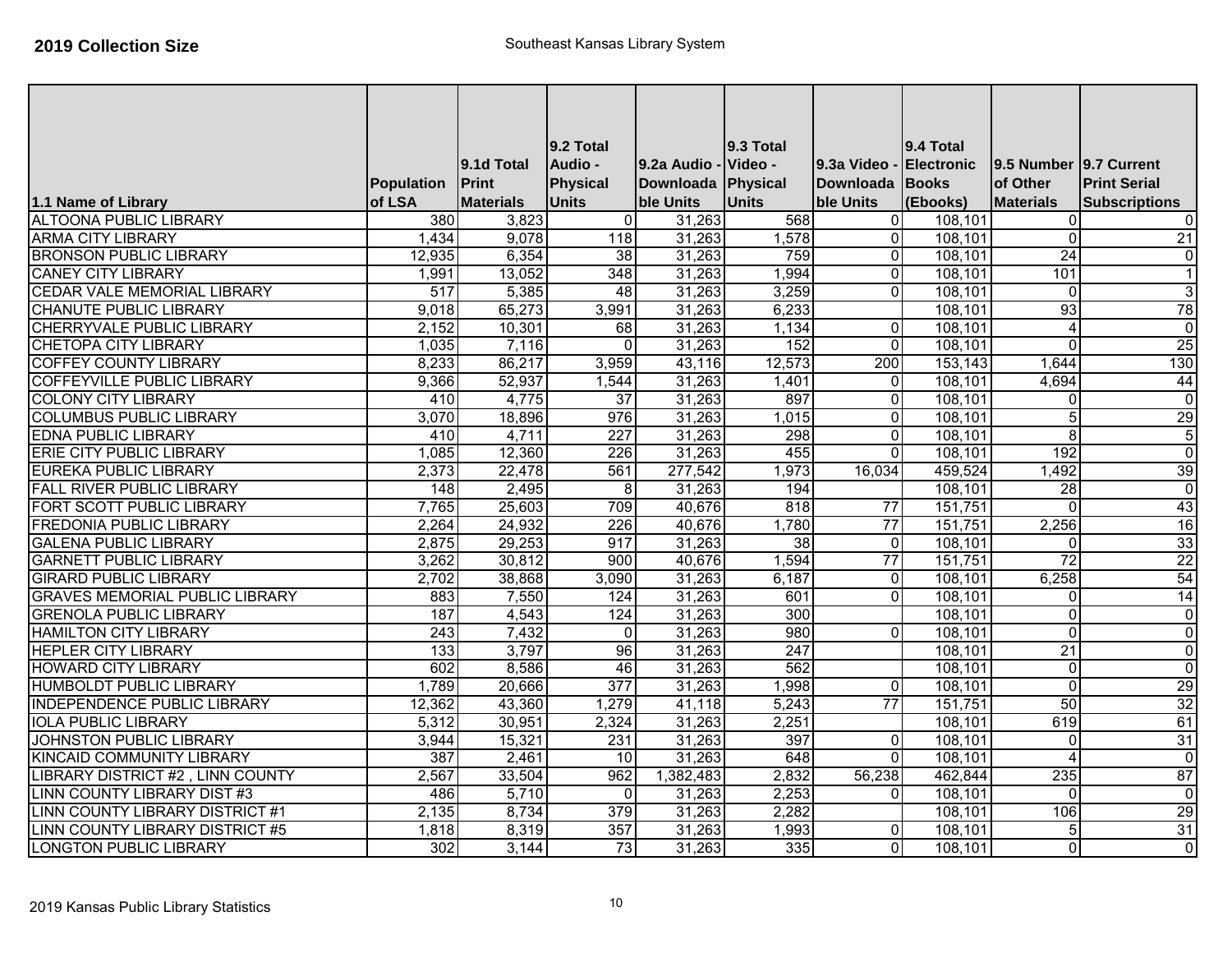| <b>MADISON PUBLIC LIBRARY</b>           | 629    | 9,520  | 62               | 31,263 | 433   | ΩI | 108,101 |       | $\overline{24}$ |
|-----------------------------------------|--------|--------|------------------|--------|-------|----|---------|-------|-----------------|
| <b>MCCUNE OSAGE TOWNSHIP LIBRARY</b>    | 762    | 9,763  | 45               | 31,305 | 972   | 24 | 108,168 |       | 14              |
| <b>IMOLINE PUBLIC LIBRARY</b>           | 321    | 16,815 | 356              | 31,263 | 885   | 0  | 108,101 |       | $\Omega$        |
| <b>MORAN PUBLIC LIBRARY</b>             | 514    | 5,195  | 255 <sup>I</sup> | 31,263 | .001  |    | 108,101 |       |                 |
| MOUND CITY/LINN COUNTY DIST. #4         | 2,057  | 10.195 | 447              | 31,263 | ,994  |    | 108,101 | 19    | $\overline{29}$ |
| <b>MOUND VALLEY LIBRARY</b>             | 375    | 4,630  | 14 <sub>1</sub>  | 31,263 | 647   |    | 108,101 |       | 14              |
| <b>INEODESHA/W.A. RANKIN MEMORIAL</b>   | 2,310  | 17,978 | 778I             | 31,263 | ,840  |    | 108,101 | 264   | 139             |
| <b>IOSWEGO PUBLIC</b>                   | ,698   | 10,710 | 212              | 31,263 | ,343  |    | 108,101 | 10    | 50              |
| <b>PARSONS PUBLIC LIBRARY</b>           | 9,665  | 67,134 | 2,813            | 31,263 | 5,889 |    | 108.101 |       | 50              |
| <b>IPITTSBURG PUBLIC LIBRARY</b>        | 20,178 | 58,968 | 3,067            | 31,263 | 5,309 |    | 109,143 | 1,056 | 85              |
| IPRESCOTT CITY LIBRARY                  | 537    | 8,946  | 01               | 31,263 | 2,062 | ΩI | 108,101 | 26    | $\Omega$        |
| <b>SAVONBURG PUBLIC LIBRARY</b>         | 102    | 4,407  | 160I             | 31,263 | ,266  |    | 108,101 | 313   |                 |
| <b>ISEDAN PUBLIC LIBRARY</b>            | 1,016  | 17,108 | 463              | 31,263 | 821   | ΩI | 108,101 |       |                 |
| THAYER FRIDAY READING CLUB CITY LIBRARY | 464    | 5,852  | 1441             | 31,263 | 1,019 | ΩI | 108,101 | 32    |                 |
| <b>TORONTO PUBLIC LIBRARY</b>           | 267    | 5,362  | 01               | 31,263 | 2,363 | Οl | 108,101 |       |                 |
| <b>WALNUT PUBLIC LIBRARY</b>            | 228    | 1,280  | 01               | 31,263 | ,332  |    | 108,101 |       |                 |
| <b>IWEIR PUBLIC LIBRARY</b>             | 639    | 5,738  | 55               | 31,263 | ,109  | 01 | 108,101 |       | 21              |
| IYATES CENTER PUBLIC LIBRARY            | 1,346  | 12,912 | 101              | 31,263 | ,375  | ΩI | 108,102 |       | 35              |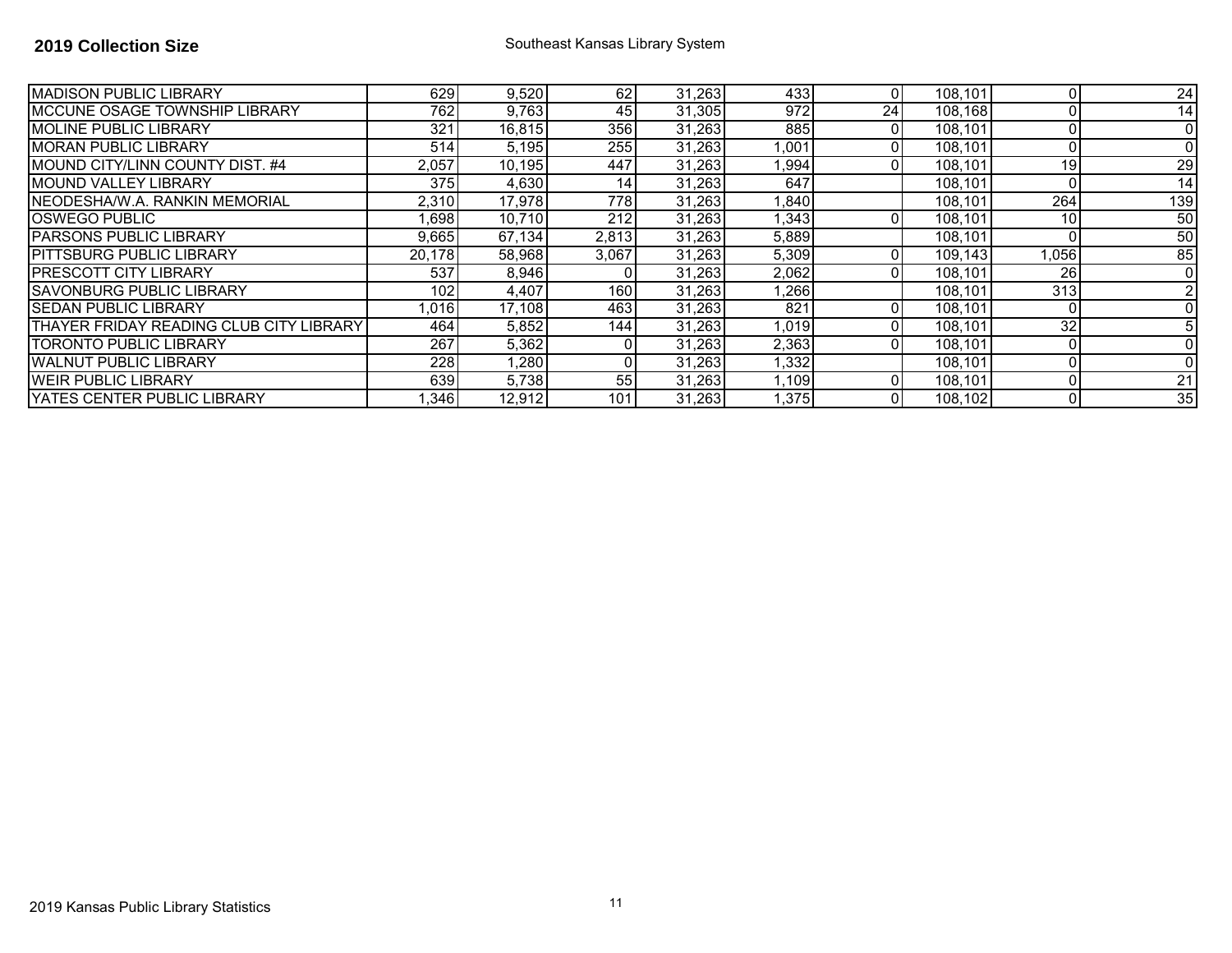|                                      |                      |                            | 9.2 Total           |                                     | <b>9.3 Total</b> |                                | 9.4 Total         |                                    |                      |
|--------------------------------------|----------------------|----------------------------|---------------------|-------------------------------------|------------------|--------------------------------|-------------------|------------------------------------|----------------------|
|                                      |                      | 9.1d Total<br><b>Print</b> | Audio -<br>Physical | l9.2a Audio -<br>Downloada Physical | Video -          | 19.3a Video<br>Downloada Books | <b>Electronic</b> | 9.5 Number 9.7 Current<br>of Other | <b>Print Serial</b>  |
| 1.1 Name of Library                  | Population<br>of LSA | <b>Materials</b>           | <b>Units</b>        | <b>ble Units</b>                    | <b>Units</b>     | ble Units                      | (Ebooks)          | <b>Materials</b>                   | <b>Subscriptions</b> |
| <b>BUCKLIN PUBLIC LIBRARY</b>        | 783                  | 22,704                     | 647                 | 31,263                              | 1,639            | $\overline{0}$                 | 108,101           | $\overline{81}$                    | 16                   |
| <b>CIMARRON CITY LIBRARY</b>         | 2,211                | 29,321                     | 2,000               | 40,704                              | 3,000            | $\overline{77}$                | 151,776           | 1,500                              | 5 <sub>l</sub>       |
| COLDWATER-WILMORE REGIONAL LIBRARY   | 1,121                | 12,897                     | 25                  | 31,263                              | 50               | $\Omega$                       | 108,101           | $\Omega$                           | 12                   |
| <b>COPELAND PUBLIC LIBRARY</b>       | 298                  | 6,323                      | $\Omega$            | 31,263                              | 475              | $\overline{0}$                 | 108,101           | $\Omega$                           | $\overline{0}$       |
| <b>DIGHTON/LANE COUNTY LIBRARY</b>   | 1,560                | 19,828                     | 606                 | 31,263                              | 2,146            | $\overline{0}$                 | 108,101           | 13                                 | $\overline{22}$      |
| DODGE CITY PUBLIC LIBRARY            | 27,329               | 69,137                     | 5,817               | 40,694                              | 8,947            | $\overline{77}$                | 152,042           | 1,358                              | 54                   |
| <b>DUDLEY TOWNSHIP LIBRARY</b>       | 1,599                | 18,635                     | 384                 | 31,263                              | 1,080            | $\Omega$                       | 108,101           | $\overline{43}$                    | 12                   |
| ELKHART/MORTON COUNTY LIBRARY        | 2,667                | 45,024                     | 1,279               | 31,263                              | 2,946            |                                | 108,101           | 103                                | 90                   |
| <b>FOWLER PUBLIC LIBRARY</b>         | 532                  | 7,468                      | $\overline{213}$    | 31,263                              | 702              | $\Omega$                       | 108,101           | 124                                | $\overline{5}$       |
| <b>GRANT COUNTY LIBRARY</b>          | 7,336                | 63,825                     | 4,331               | 31,263                              | 4,713            | $\overline{0}$                 | 108,101           | 2,672                              | 117                  |
| <b>GREELEY COUNTY PUBLIC LIBRARY</b> | 1,227                | 13,976                     | 1,124               | 31,263                              | 1,809            | $\overline{0}$                 | 108,101           | 28                                 | 13                   |
| HAMILTON COUNTY PUBLIC LIBRARY       | 2,607                | 14,647                     | 953                 | 31,263                              | 1,288            | $\Omega$                       | 108,101           | 256                                | $6 \mid$             |
| <b>HANSTON CITY LIBRARY</b>          | 196                  | 5,171                      | $\overline{113}$    | 31,263                              | 584              | $\overline{0}$                 | 108,101           | 75                                 | $\overline{5}$       |
| HASKELL TOWNSHIP LIBRARY             | 1,950                | 23,979                     | 632                 | 31,263                              | 449              | $\overline{0}$                 | 108,101           | 132                                | 46                   |
| <b>JETMORE PUBLIC LIBRARY</b>        | 822                  | 8,128                      | 169                 | 31,263                              | 304              | $\overline{0}$                 | 108,101           | $\Omega$                           | $\overline{6}$       |
| <b>KEARNY COUNTY LIBRARY</b>         | 3,943                | 30,020                     | 2,830               | 40,676                              | 5,678            | 77                             | 151,751           | 580                                | 27                   |
| <b>KINSLEY</b>                       | 1,376                | 25,748                     | 995                 | 31,263                              | 2,186            | $\overline{0}$                 | 108,101           | 3,399                              | 41                   |
| <b>KISMET PUBLIC LIBRARY</b>         | 2,130                | 7,665                      | 117                 | 31,263                              | 325              | $\overline{0}$                 | 108,101           | $\Omega$                           | 18                   |
| LIBERAL MEMORIAL LIBRARY             | 19,495               | 57,295                     | 2,382               | 31,263                              | 3,737            | $\overline{0}$                 | 108,101           | 1,217                              | 95                   |
| <b>MEADE PUBLIC LIBRARY</b>          | 1,565                | 27,250                     | 666                 | 31,263                              | 2,667            | $\Omega$                       | 108,101           | $\overline{18}$                    | 43                   |
| <b>MEADOWLARK LIBRARY/LEWIS</b>      | 522                  | 16,149                     | 184                 | 31,263                              | 881              | $\overline{0}$                 | 108,101           | $\Omega$                           | 11                   |
| <b>MINNEOLA CITY LIBRARY</b>         | 684                  | 10,857                     | 49                  | 31,263                              | 394              | $\overline{0}$                 | 108,101           | $\Omega$                           | $\vert$ 1            |
| MONTEZUMA TOWNSHIP LIBRARY           | 1,541                | 15,023                     | 281                 | 31,263                              | 1,188            | $\Omega$                       | 108,101           | 5                                  | $\overline{2}$       |
| <b>NESS CITY PUBLIC LIBRARY</b>      | 1,338                | 18,707                     | 650                 | 31,263                              | 1,299            | $\overline{0}$                 | 108,101           | $\overline{11}$                    | 12                   |
| PLAINS COMMUNITY LIBRARY             | 1,446                | 19,539                     | 230                 | 31,263                              | 968              | $\Omega$                       | 108,101           | $\Omega$                           | 20                   |
| PROTECTION TOWNSHIP LIBRARY          | 627                  | 8,834                      | 144                 | 31,263                              | 156              | $\overline{0}$                 | 108,101           | $\Omega$                           | $\vert$ 1            |
| <b>RANSOM PUBLIC LIBRARY</b>         | 268                  | 9,531                      | $\overline{182}$    | 31,263                              | 1,149            | $\Omega$                       | 108,101           | $\Omega$                           | 21                   |
| <b>SCOTT COUNTY LIBRARY</b>          | 4,897                | 47,029                     | 2,804               | 31,263                              | 1,137            | $\Omega$                       | 108,101           | 200                                | 83                   |
| SPEARVILLE TOWNSHIP LIBRARY          | 1,124                | 25,626                     | 397                 | 31,263                              | 2,729            | $\Omega$                       | 108,101           | $\overline{74}$                    | 35                   |
| STANTON COUNTY PUBLIC LIBRARY        | 1,987                | 26,505                     | 982                 | 31,263                              | 2,312            |                                | 108,101           | $\overline{36}$                    | 25                   |
| <b>STEVENS COUNTY LIBRARY</b>        | 5,559                | 38,210                     | 3,615               | 31,263                              | 5,371            | $\Omega$                       | 108,101           | 6,478                              | 74                   |
| <b>WICHITA COUNTY LIBRARY</b>        | 2,105                | 18,220                     | 304                 | 31,263                              | 462              |                                | 108,101           | $\overline{48}$                    | 34                   |